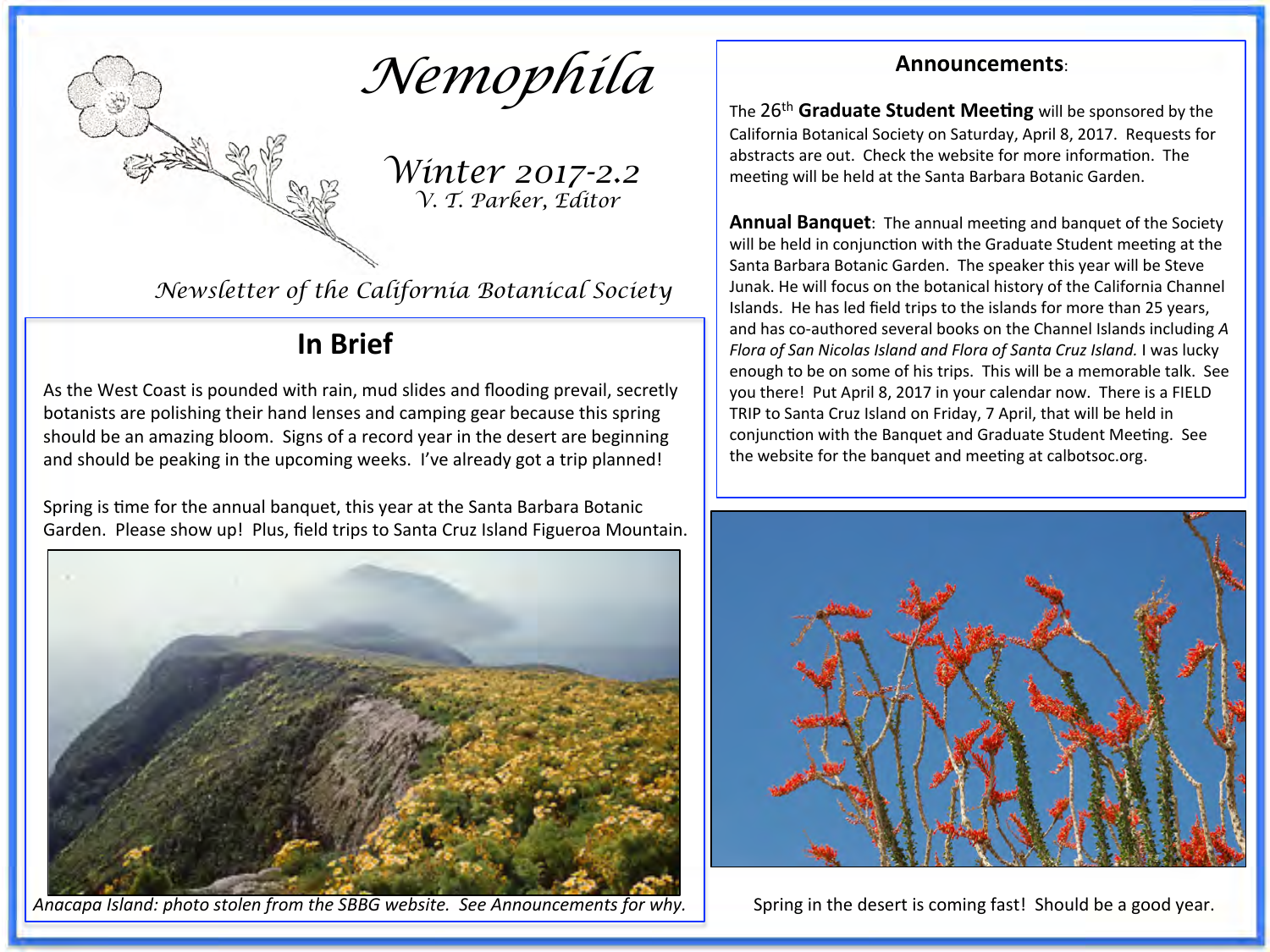## **2017 Annual Banquet and Graduate Student Symposium**

Please join us for the California Botanical Society Annual Banquet, on the evening of April 8, 2017 at Santa Barbara Botanic Garden (SBBG). Following dinner, Steve Junak will be giving a keynote address on the botanical history of southern California's Channel Islands. Before his recent retirement, Steve was the Herbarium Curator at the SBBG and has co-authored several books on the Channel Islands. More information, including a registration form is available on our website  $\frac{http://calbots.org/events/$ 

We are also still accepting student abstracts via our website for the 26th Graduate Student Symposium, held at SBBG prior to the banquet on April 8. Students of all levels engaged in a project relating to any aspect of plant science in or relevant to western North America are encouraged to apply, including undergraduates. Topics may include bioinformatics, conservation, ecology, floristics, genetics, morphology, physiology, or systematics.

Abstracts for completed, in-progress, or proposed research will be accepted, and presentations may take the form of talks or posters. The Society will be sponsoring a **group campsite** available free for students at Carpinteria State Beach on 4/7. Information about other lodging options, student travel grants, and registration is available on our website. Specific questions can be directed to:

Adam Schneider (acschneider@berkeley.edu)

or 

Danielle Black (danielle.black@lifesci.ucsb.edu), symposium co-chairs.

# **Field trips!**

In conjunction with the Graduate Student Symposium and the annual banquet, the Society is sponsoring two field trips in the Santa Barbara area. On Friday, April 7, Steve Junak and Matt Guilliams will be leading a trip to **Santa Cruz Island** (weather permitting), departing at 9:00am from Ventura Harbor. Space is limited to 20 guests, and there will be a \$65 fee to cover transportation to the island. On Sunday, April 9, Larry Ballard and Matt Guilliams will be leading a trip to **Figueroa Mountain** that is free and open to all.

More information, including registration, is available on the California Botanical Society website, http://calbotsoc.org/events/. Any other questions can be directed to Matt Guilliams at mguilliams@sbbg.org

We are hopeful that the floral displays this year will be stunning, since California is experiencing its first wet winter in a number of years!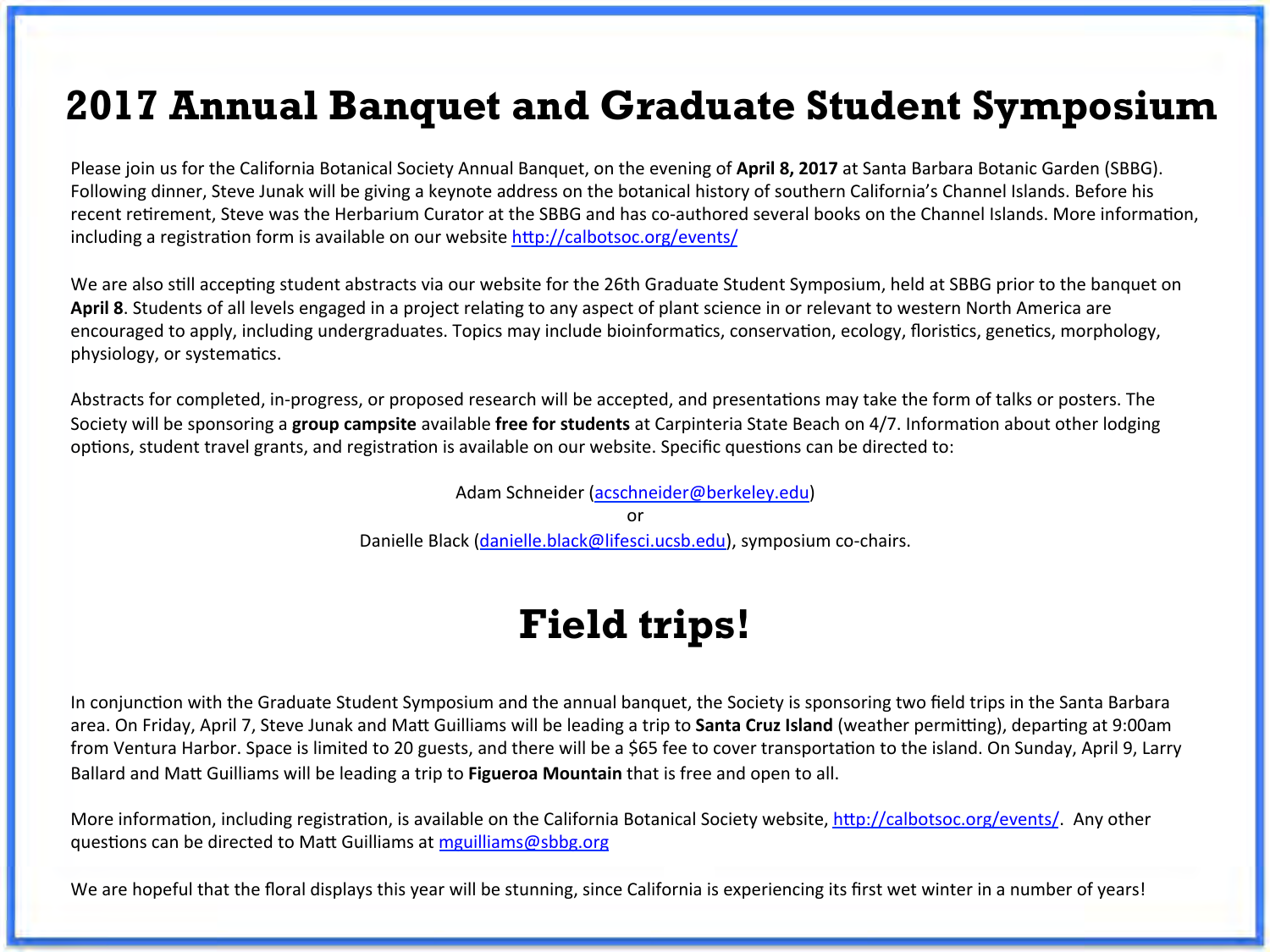# **The** *Jack and Marion Schieffelin Charitable Fund*  **donates \$10,000 to the California Botanical Society**

Last November, the California Botanical Society received a letter from the Schwab Charitable Fund indicating that we were the recipients of a grant from the Jack and Marion Schieffelin Charitable Fund. This was not an expected event! We were quite excited as you might imagine. 

The Council met to decide what to use the grant for and voted to apply all of it to an education fund. This fund is aimed at providing research and travel grants to students. 

Given this boost, we *now* expect all members of the Society to break out their checkbooks in an equivalent manner! Thanks!

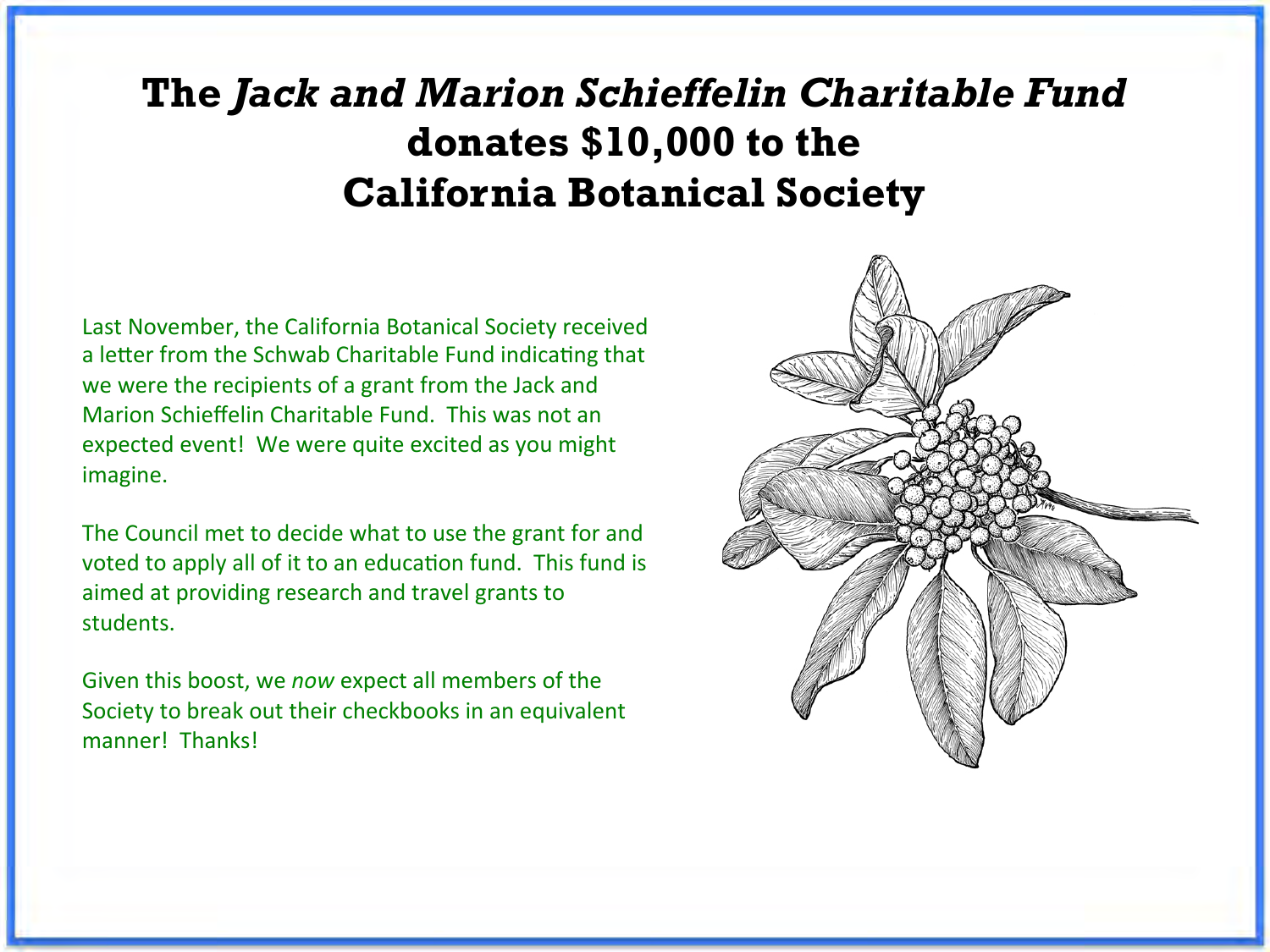# *Transitions*

### Melanie Link-Pérez: Oregon State University

**Dr. Melanie Link-Pérez** is the new curator of the Oregon State University Herbarium. Melanie received her Ph.D. in 2010 from Miami University, where she studied the systematics of the neotropical fern genus *Adiantopsis*. She has taught at SUNY Oneonta, University of Oklahoma, and most recently Armstrong State University in Savannah, Georgia. In her new position, Melanie will be responsible for curation of the Oregon State University Herbarium, teaching in the Department of Botany and Plant Pathology, and serving as Head Advisor for undergraduate Botany majors. She also will continue her *Adiantopsis* research. Melanie is excited about her move to the Pacific Northwest. and she is eager to begin exploring Oregon and its flora. To this end, she will be contributing the treatments of *Medicago* and *Ribes* to the Oregon Flora, volumes 2 and 3, respectively.



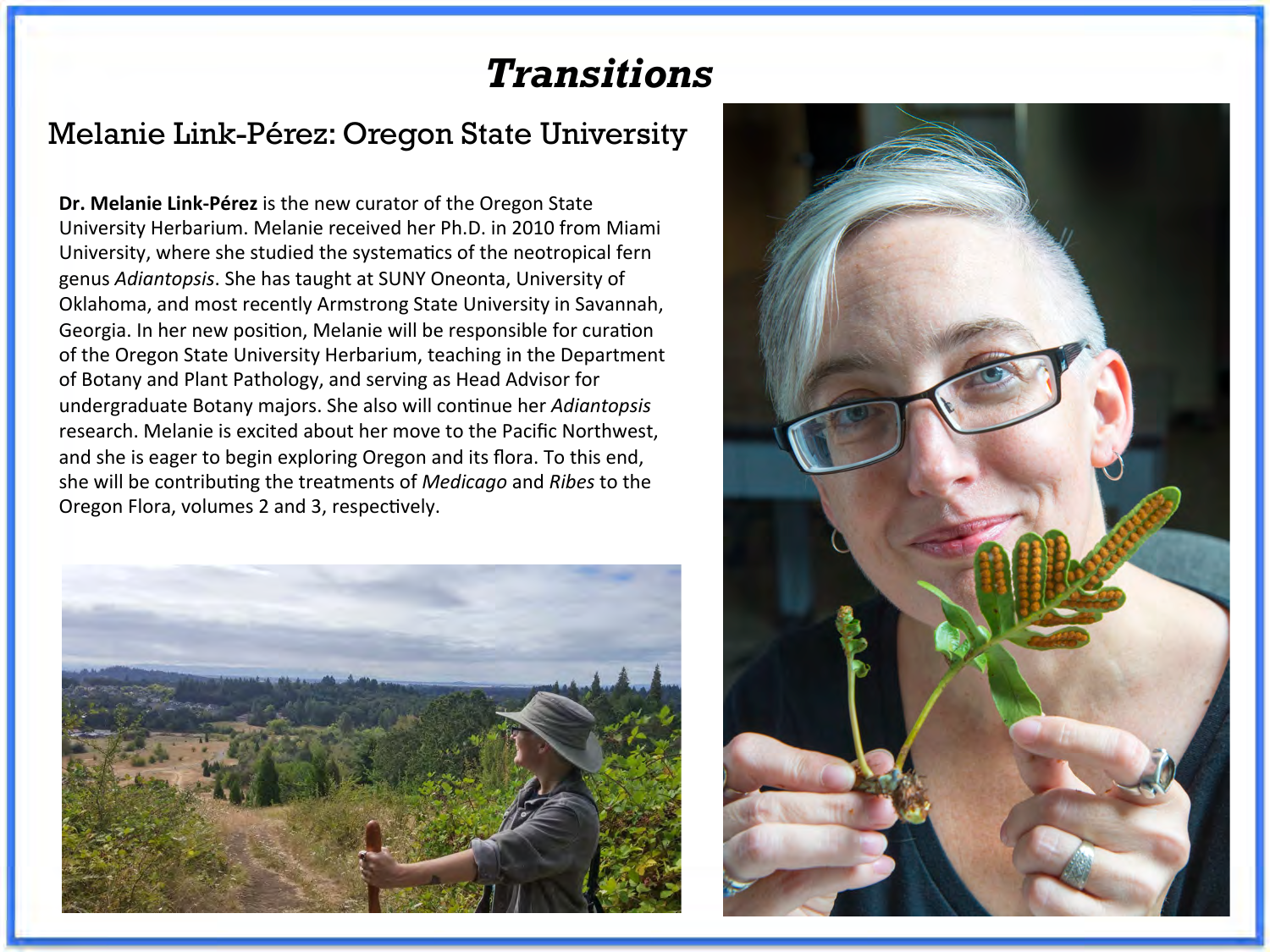

## *Transitions*

### **Dena Grossenbacher: Cal Poly San Luis Obispo**

I am an Assistant Professor of Botany at CalPoly as of January 2017. I am broadly interested in how plant-environment interactions generate and maintain plant diversity, and the processes underlying the origin and extinction of species. I use the California flora to address these questions because of its astonishing variation both among and within species. In particular, I focus on the members of Phrymaceae which display a wide variety of flower types, mating systems, range sizes and habitat specializations making them ideal for investigating evolutionary and ecological processes that generate diversity.I received my Bachelor's degree in Botany in 1999 from University of Washington where I had my first research experience mentored by Doug Schemske and Toby Bradshaw. I was lucky to work as a field botanist in the Pacific Northwest and the Yosemite region from 2000-2008 and received my Ph.D. in Population Biology from UC Davis in 2013 with Maureen Stanton. I did postdocs studying mating system evolution at University of Minnesota with Yaniv Brandvain and at Washington State University with Jeremiah Busch.



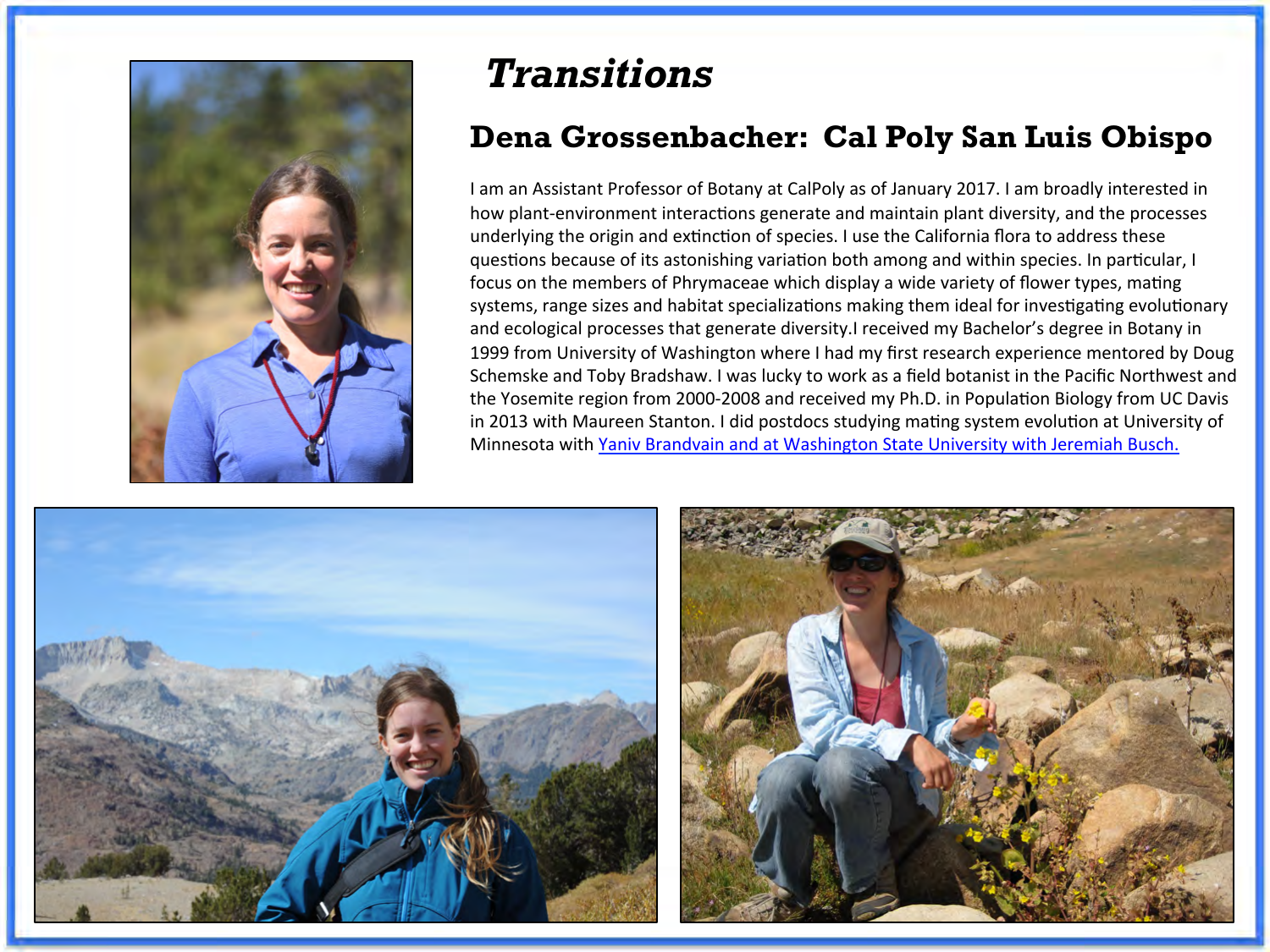## **JustenWhittall: New editor for** *Madroño*

**Matt Ritter** (Cal Poly SLO) has served as the editor of *Madroño* since 2012, transitioning into that position as Rich Whitkus (Sonoma State University) and Tim Lowrey (University of New Mexico) stepped down. Thank you Matt Ritter for a job well done!

Now Justen Whittall (Santa Clara University) is transitioning into the editorship as Matt changes focus. Welcome Justen!



Justen was born in Santa Clara when it was still the Blossom Valley. While completing his Bachelor's of Science in Biology, at Santa Clara University he was formally introduced to the California Flora by John Mooring (emeritus). After volunteering at the UC/JEPS Herbarium helping to catalogue the flora of Montara Mountain, he moved to Corvallis, Oregon to pursue a Master's Degree in Plant Systematics with Aaron Liston & Bob Meinke. After completing his master's thesis on the relationships and conservation status of the *Mimulus moschatus* alliance, he returned to California to pursue a Ph.D. with Scott Hodges (UC Santa Barbara) examining the role of pollinator shifts and flower color evolution during the North American columbine adaptive radiation (*Aquilegia*). After a brief postdoc at UC Davis (Sanderson, Stanton & Strauss), he started a faculty position at his alma mater, Santa Clara University. Since arriving, he has been investigating plant evolution, ecology & conservation guestions in local plants (Streptanthus albidus ssp. albidus & *Erysimum teretifolium*) and afar (*Parrya nudicaulis* from the North Slope of Alaska & *Silene littorea* from Mediterranean Spain). Currently, his research focuses on flower color, pollination biology, serpentine endemism, phylogenomics, conservation genetics and restoration ecology of a diversity of California native plants.